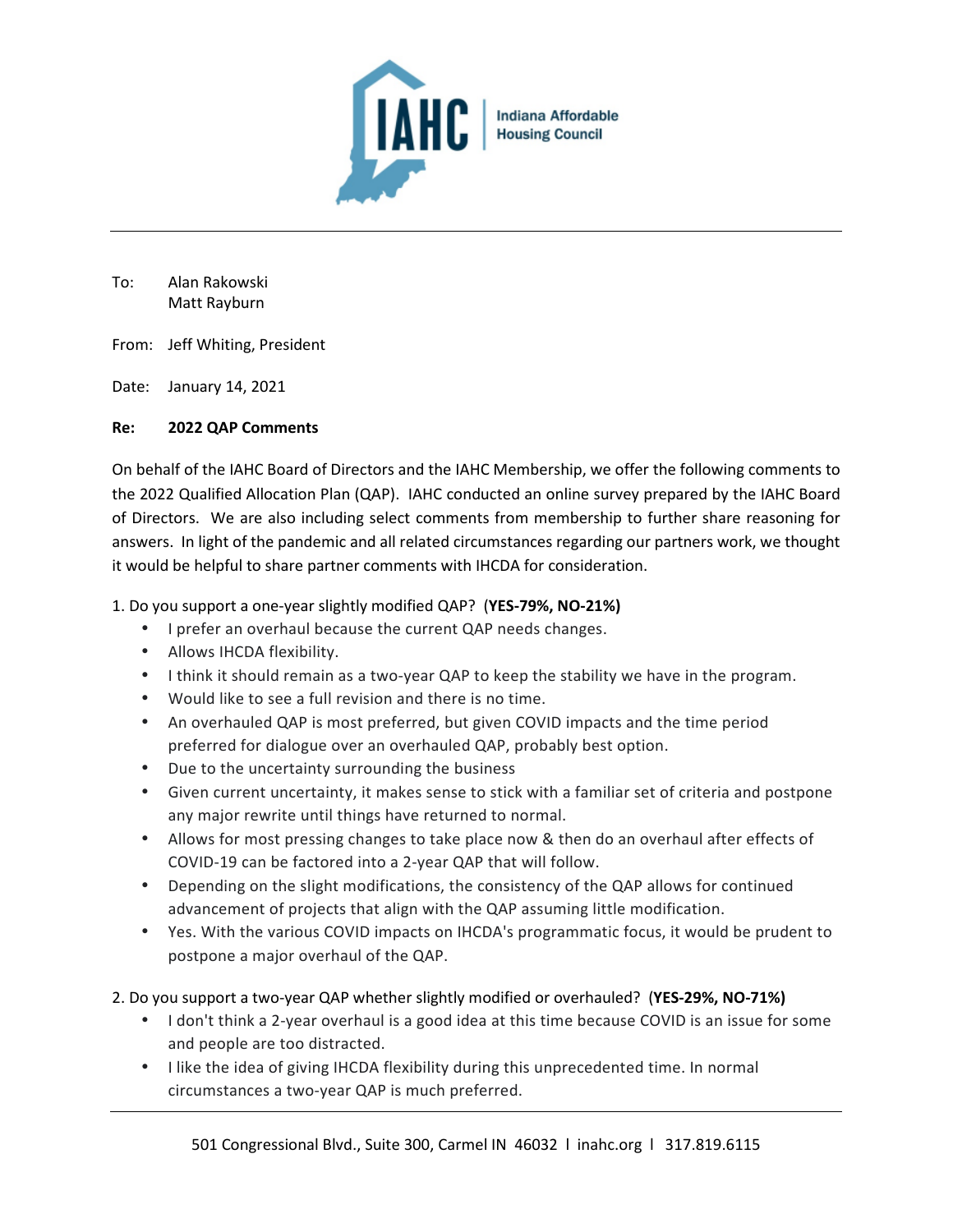

- Yes, this adds stability to the program
- It is still too early to determine the impacts of COVID on our industry.
- Not a much as a slightly modified one-year under the current environment.
- I think this could be a great opportunity for IHCDA to remove scoring/land/location restrictions and 'cast a wider net' one-year QAP and enable communities/developers to provide greater reach of housing now. Perhaps even revive old opportunities that are 'ready' but don't compete under current QAP
- We could live with a slightly modified 2-year QAP.
- Go one-year now & then do two-year.
- Priorities may be different two years from now depending on if/when the state and country get the COVID-19 virus under control.
- The longer period of time is more frequently helpful and, so long as it includes the 4% fixed support, the 2-year timeline is preferable.
- A one-year slightly modified QAP would hopefully get us all through a collapsed QAP drafting timetable this year so that more time and attention could be given to an overhauled twoyear QAP next year.
- 3. How has COVID affected or continues to affect your work/future development plans?
	- COVID has not affected my personal work. However homeless issues have become more important in our community and there are a lot of people that are struggling.
	- Delays in financing
	- The 2020 delay of the 9% application due date and announcement made site control and momentum challenging.
	- It makes it slightly more difficult to get deals approved. That is about it.
	- Fewer employees working in the office (some working from home), some slowdown in receiving materials and some slowdown in labor based on exposure to COVID, as well as some material price increases due to supply, but all in all we doing well and continuing to develop affordable housing units as planned.
	- Logistical challenges with partners/scheduling meetings. Travel restrictions. Construction pricing increasing. General hesitation from decision makers.
	- COVID has had negligible effects, maybe less travel with fewer people. Things are slower, in general, and lumber prices are thru the roof!
	- There is a lot more difficulty in scheduling meetings with local officials and stakeholders to gather support, navigate zoning, etc.
	- Increase in construction costs & availability of materials (including appliances)
	- More difficult to make site visits to project sites and meet face to face causing somewhat of a disjointed closing process. Also affected by increased costs and/or unavailability of materials and appliances.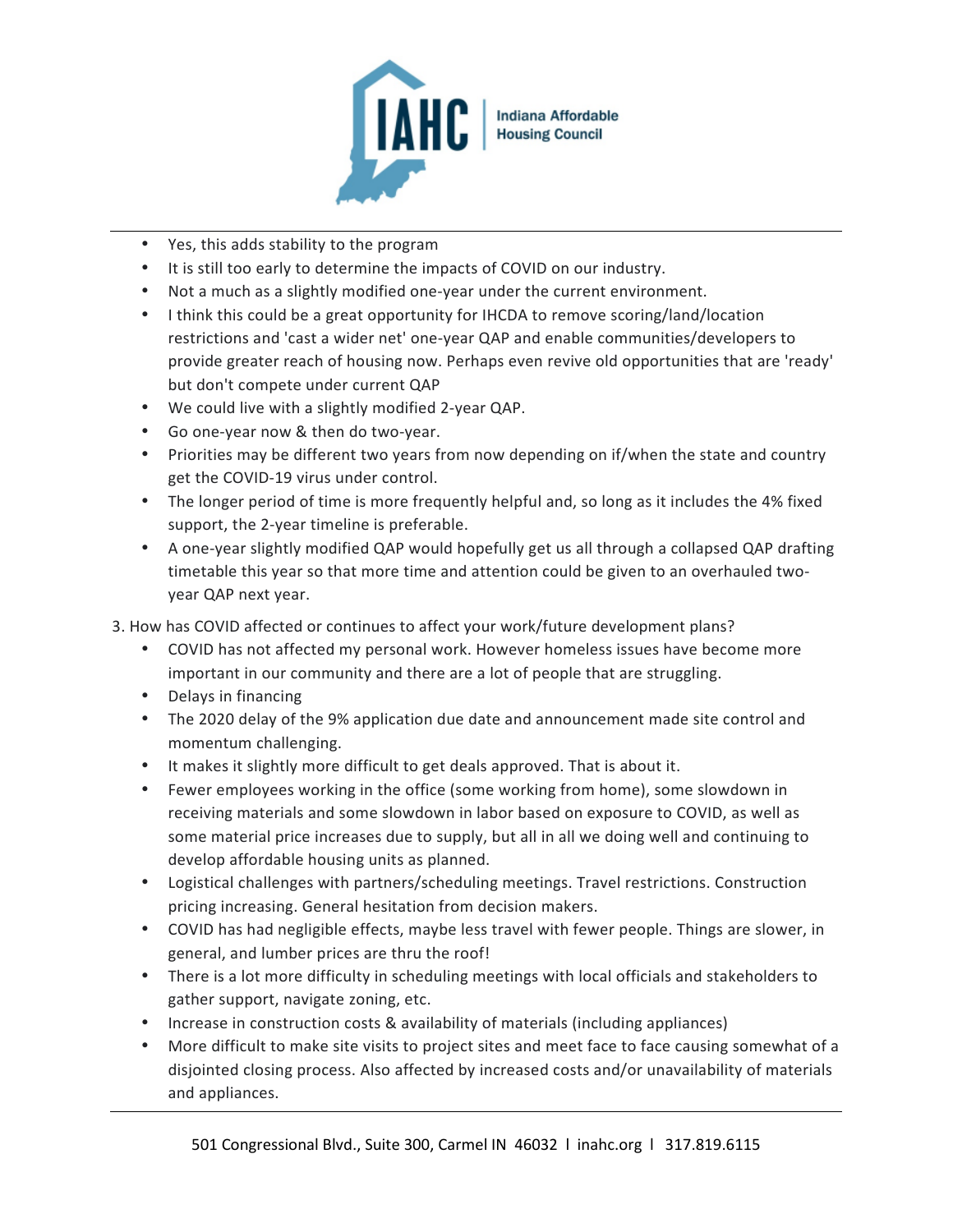

- COVID has hampered the public process for planning and design. While web-based engagement is a reasonable replacement the depth of participation is dramatically reduced.
- Construction pricing is escalating. Appliances are scarce. Working through HUD requirements to close a deal where an existing 223f loan is being assumed by the tax credit partnership for a rehab project with existing senior residents has been exceedingly challenging this year.

### 4. Do you have general overall comments to the QAP?

• Please consider using the QAP to advance issues of racial equity. 1) Eliminate the stellar and workforce housing categories as these tend to prioritize areas with little or no racial diversity. 2) Tighten up the MBE criteria. Tax credit housing must have many minority tenants. a) A non-profit board with minorities or women is not the same as an MBE. Board members may have little or no influence on an organization that is staff dominated. The point of MBE/WBE preference is that money goes to the MBE/WBE. Board members do not have a financial interest in the entity. b) Also, if an entity claims to be a minority construction contractor ask for proof of entity staff with construction backgrounds. As it now, many claim to be minority contractors but they are just conduits for the contract with the "real contractor." This gives a disadvantage to those who do not take these points when they could do the layering. Overall, Indiana does not need a system established to promote MBE/WBEs that is eroded by those who have found a way to rig the system. 3) You could add a new scoring category to give points to communities that are racially integrated. It doesn't seem like it is desirable to try to get people of color to move to all white areas. What we want to communities of opportunity, that is viable communities that are not segregated. This is an index of segregation that might be helpful. Weirdly enough Hamilton county has one of the best ratings.

https://www.countyhealthrankings.org/app/indiana/2020/measure/factors/141/data On paper the MBE statistics may look good, but let's make it real.

- Keep the same QAP for one year.
- Generally, the QAP scoring is very "flat" and does not particularly encourage special developments. Only 3-bedroom lease to own townhomes can separate themselves from the pack.
- I don't think the overall goals of the state have changed much even with COVID. The QAP is good and just needs some minor adjustments.
- Would like to see the 25% paved area in greyfied category under neighborhood stabilization category removed. As long as it is commercial this should be an issue.
- I would like to see IHCDA put together a developer committee to help with an overhaul of a new 2-year QAP for 2023-2024. I also would like to see the Forms updated to eliminate any calculation errors resulting in technical corrections.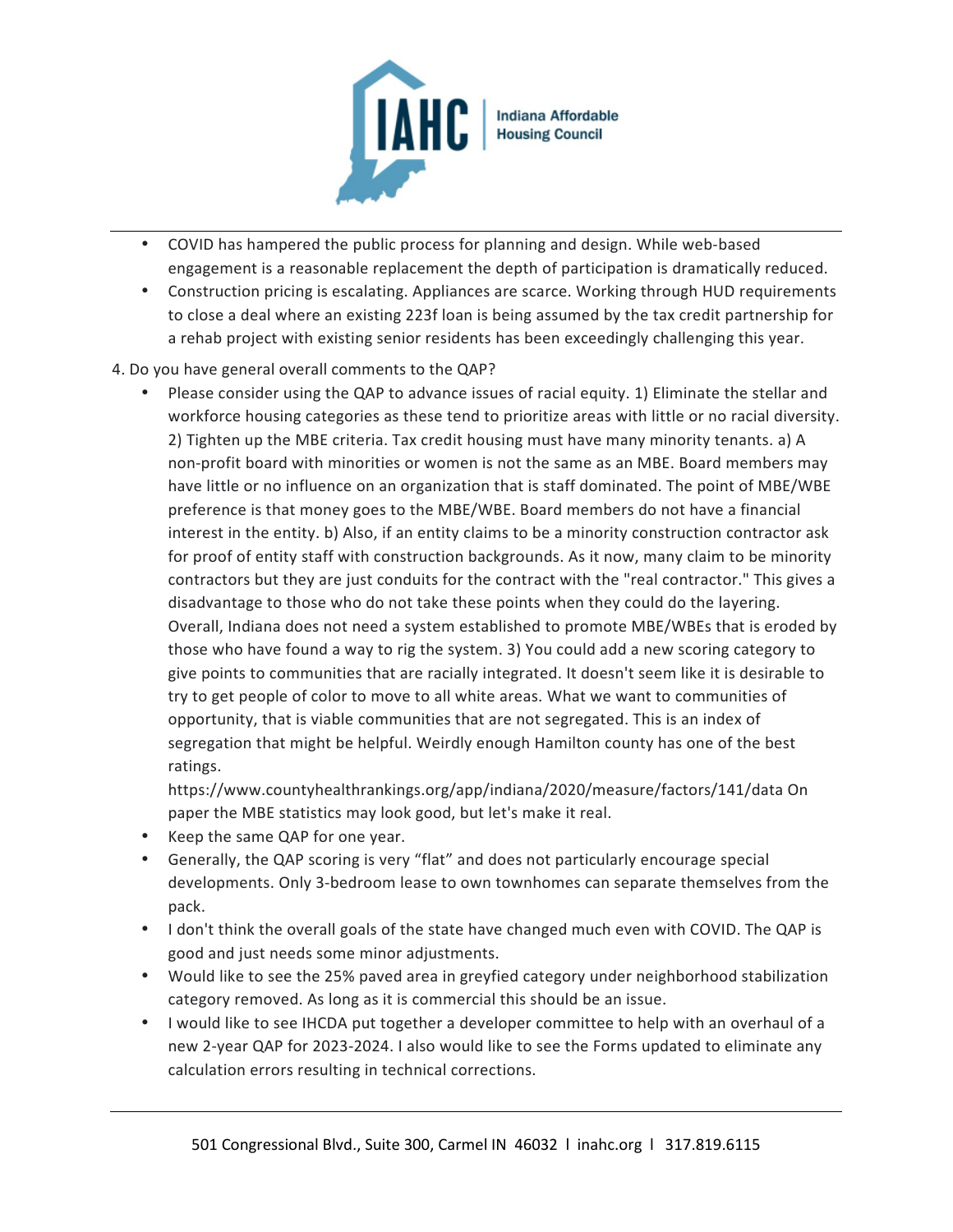

- Always have appreciated the openness of IHCDA in the drafting. Always appreciate the 2-year QAP to create consistency. Concerned about the impact of non-overhauled QAP at this point with impacts yet to come. I again think this year QAP could be a great stimulus for communities/developers for IHCDA to loosen the type of project they're looking for and see what comes in (i.e., no government funding needed, allow normal vacant land to qualify, remove the opportunity index)
- Strongly prefer to do away with MBE/WBE preferences in favor of local hiring commitment.
- I would like to see that new developers in the state restriction to 1 development until 8609 is achieved addressed. Although there is ab ability to seek a waiver, I would like to see a more automatic allowance for more than one deal for developers who have significant experience in other states as the process is not dramatically different across states.
- 5. Any general feedback on Section 4 Set-Aside Category?
	- I believe the set asides to be fair as is; however, the preservation component will likely see significant competition as existing LIHTC project come to re-syndication and RAD projects advance. RED-20-31 helps with this competition should they rise to a remaining high score.
	- Consider adding additional counties to the workforce category or allowing cities within the original counties that have not been awarded to compete.
	- Too many set asides that are too narrow. They favor rural areas and higher income areas. Having so many special set asides is restrictive. Non-profit set-aside should have at least 51% of the developer fee go to the non-profit. And the non-profit sponsor should show that they do substantial amounts of other work in the project community besides tax credit work. Community based non-profits needs support and they provide valuable resources for lowincome persons. Non-profit organization that only do tax credit developments are similar to forprofit organizations in many ways and do not need special preferences. If you cannot put this criterion in the set-aside category, then give points for non-profits that do substantial amounts of other housing work. At least 5 units a year.
	- The workforce housing set-aside has run its course and should be removed. By the end of this round, we will likely be down to only a couple counties left to compete in this set-aside. With the largest growth area in the Indiana population being seniors, the senior set-side should be brought back.
	- Yes. I would like to see many categories removed and/or modified to meet the needs of communities after COVID. There are a few scoring categories that are irrelevant and have been part of the QAP through many versions.
	- Increase rural due to the larger cities lock. Take 10% from General.
	- Do away with Stellar Communities. Would be OK with extra points like for Integrated Supportive Housing, but the set aside is absurd and allows developers to completely ignore the tax credit scoring section that constrains everyone else.
	- Remove Community Integration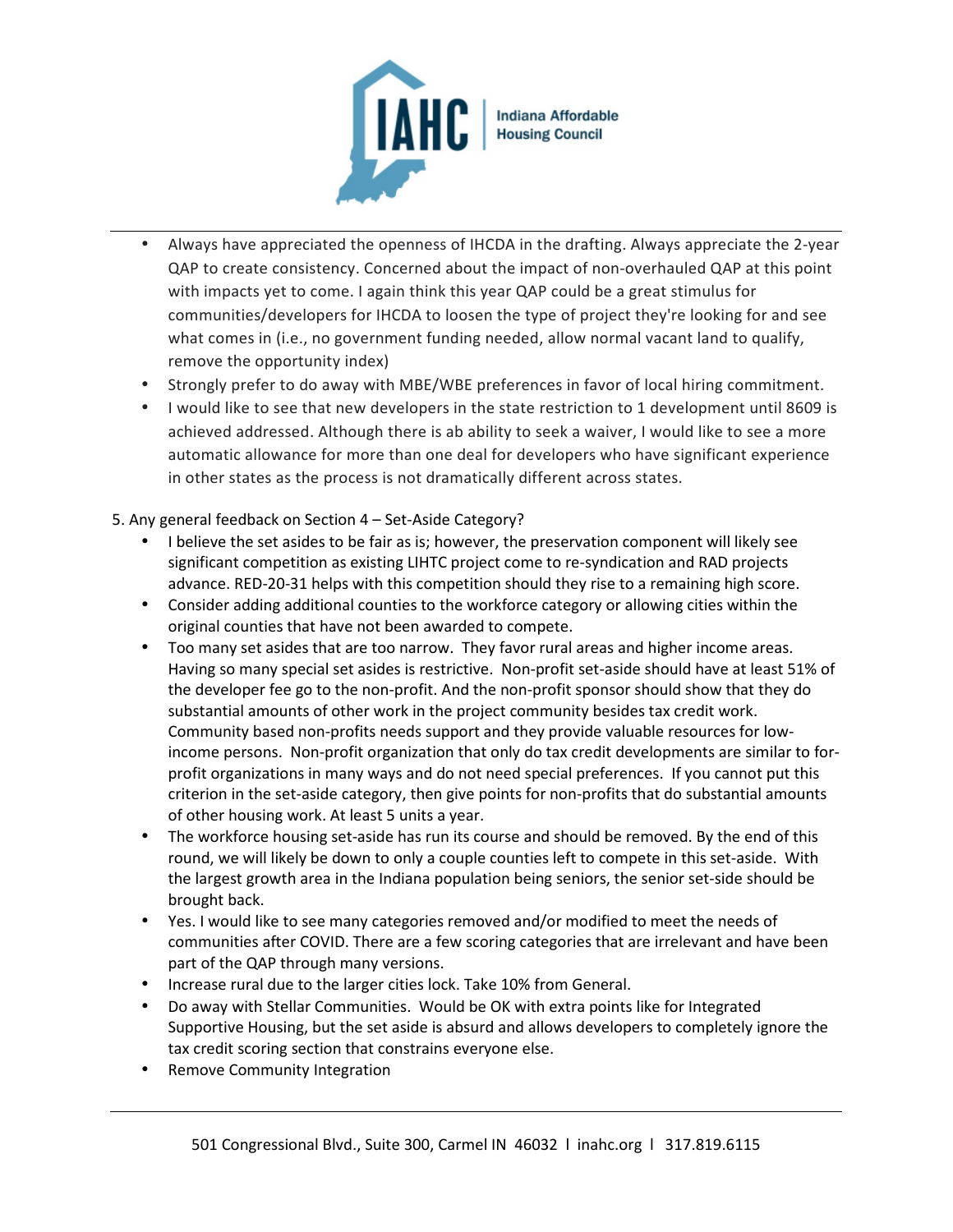

6. Do you support the continuance of RED-20-31 for the next QAP which eliminated the General Set Aside and instead allocated the 10% available credits for the highest scoring remaining applications after uses of the other 9 set-asides have been identified? (**YES-71%, NO-14.5%, NO COMMENT-14.5%)**

- You could make a set-aside for projects with more 30% and 40% units. This is a time when many people are struggling and this would meet the true housing needs in the community.
- I have been a part of three Moving Forward projects and while they encourage innovation it is very hard to meet the stretch goals of MF and they end up looking very similar to "regular" 9% deals.
- I agree with this mostly. I support having this 10% allocated to the other set-asides. However, the workforce set-aside should be replaced with a senior set-aside.
- There are a lot of great projects in the regular round that are "shovel ready" and would bring on more units soon if these credits could be awarded in the regular round, especially based on the very high need for affordable housing right now.
- It will be good to see more 9% competitive applications funded.
- In this unique year, goal should be to get as much cost-effective housing in progress as possible.
- Fair approach
- Moving Forward has run its course and it's better to have credits left over for deals that didn't have quite enough points for other categories.
- This allows for a fairer distribution for the higher scoring development regardless of set aside limitations.
- It would be preferable to instead distribute the General Set-Aside credits equally between all of the other set-asides.
- 7. Any general feedback on Section 5 Threshold?
	- Take out the technical correction points. Please add a checklist to check the math for the threshold criteria. It would save time for applicants and for the IHCDA staff. Tax credit applications are a lot of work and a little user friendliness would be much appreciated.
	- Remove the requirement that the Phase I report be contracted for by the developer.
	- With underwriting guidelines, I would like to see Form A updated to calculate underwriting guidelines. These time-to-time miscalculations should not result in technical corrections.
	- It would be helpful for IHCDA to clarify that the zoning requirement pertains to having all use variances in place before application versus development standards variances, which are more appropriate to take place after full design has occurred subsequent to receipt of an allocation, are more of a negotiation with the LUG, and typically do not cause any substantial closing delays.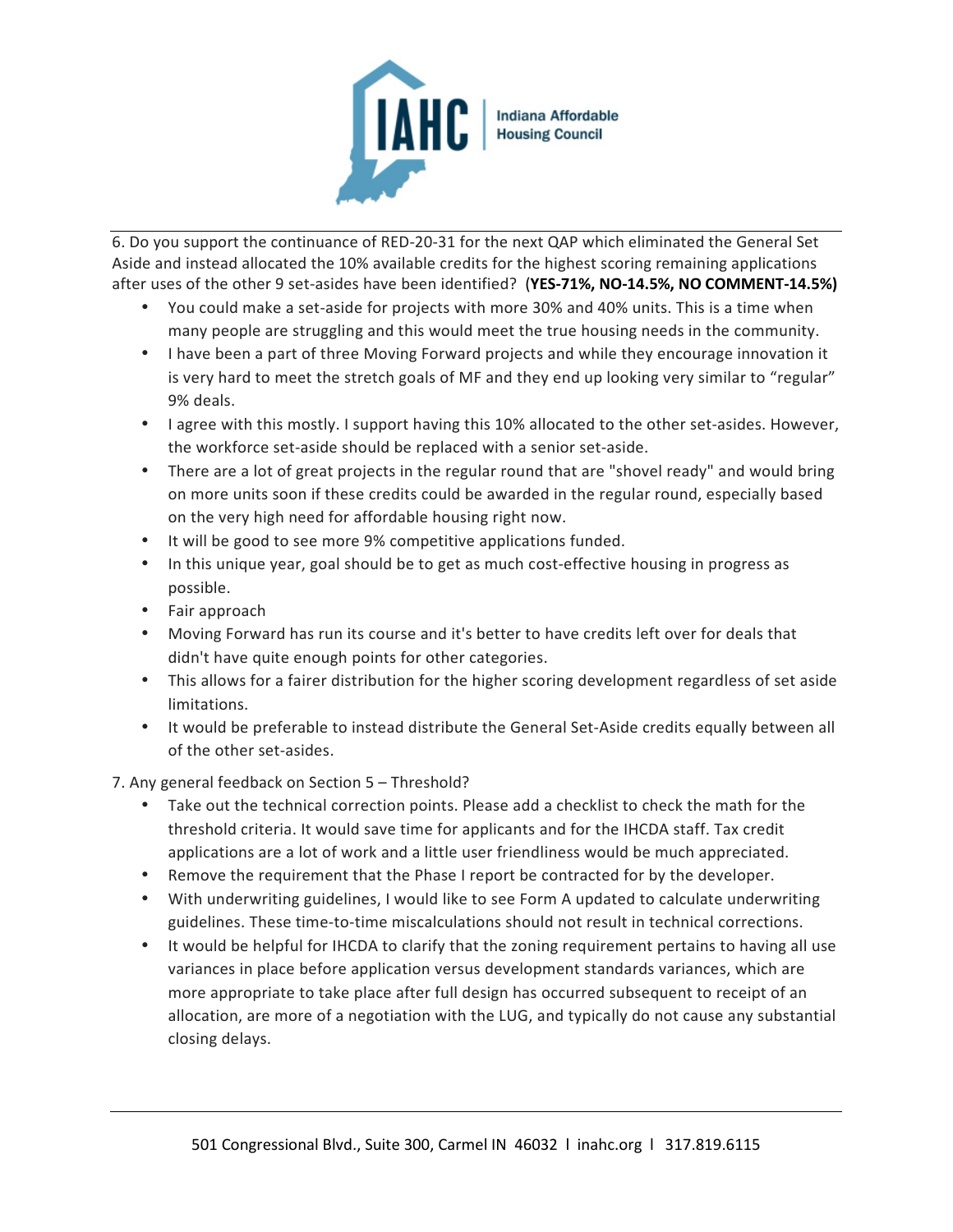

8. Any general feedback on Sections 6 – Scoring Criteria?

- The scoring criteria are weighted to favor higher income areas.
- Rents Charged scoring percentages should only apply to tax credit units not total units. The current scoring makes it much more difficult to integrate market rate units into a project since they also require additional very low-income units to maximize scoring in Part 6.1.
- Remove the measurement of communities by the entire county and consider narrowing the geographical areas, many communities in Indiana are never going to score well enough to be funded.
- Delete neighborhood stabilization & think leveraging capital resources should be verified with communities. We are hearing funds are very tight and do we want to be part of the reason for police/fire/government/etc. cuts?
- Eliminate the MBE/WBE points. There is no evidence it is bringing new people/firms into the field, and plenty that it is being gamed by well-established developers and consultants.
- Eliminate the opportunity index and housing needs index points.

9. As new to 2020-2021 QAP, please specifically address these items with 'keep as-is', 'modify' or 'eliminate':

6.2-N – Internet Access (**KEEP-57%, MODIFY-14%, ELIMINATE-29%)**

- The cost of free internet access is very high and pushes deals to having more steeply declining DCRs, making them less financially viable, especially in lower income parts of the state.
- Having the project pay for internet is not as cost effective as crediting tenants who choose to get internet service on their own because low-income households often get better rates than what is commercially available.
- Providing project wide internet access is very costly in terms of both initial installation and ongoing operations. Not sure of the answer to this, but additional consideration should be given to this scoring criterion.

### 6.4-B – Leveraging Opportunity Zones (**KEEP-14%, MODIFY-0%, ELIMINATE-86%)**

- Opportunity zones are not used much for housing and this restricts site selection too much. I don't think the financial benefit to the project merits a scoring category.
- Opportunity zones work better for economic development not housing development.
- OZ impact is minimal to nonexistent on 9% deals. Could be a scoring category to encourage less use of gap resources regardless of deal being in an OZ or not.
- We haven't found much economic benefit from doing LIHTC deals in Opportunity Zones so giving points for working in these areas doesn't benefit the deals and should be removed.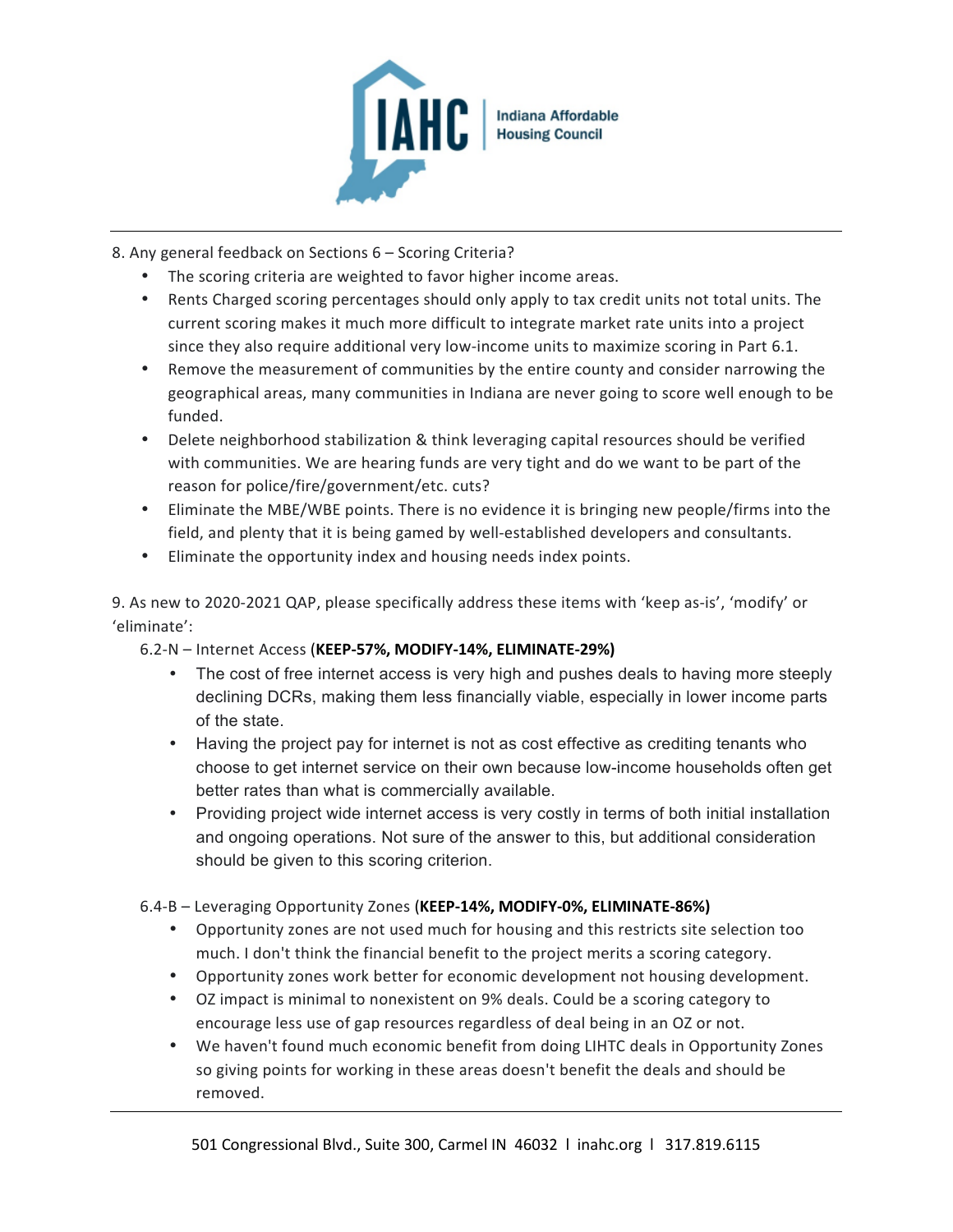

- It has been difficult as an investor to raise OZ Funds.
- Assuming future revisions to OZs, there should be flexibility built into this section for any potential changes and to create more opportunity.

# 6.5-H – Reducing the Impact of Eviction (**KEEP-57%, MODIFY-36%, ELIMINATE-7%)**

- Would like to see working group for boilerplate eviction prevention plan
- Eliminate the eviction category. Trust owners to make the right call on when using eviction. It's hard enough to sell affordable housing in many communities without them also noticing the QAP makes it harder to deal with problem residents. It's a handicap to development and by default treats owners as bad actors.

10. For the following categories, please indicate an answer of 'keep as-is', 'modify' or 'eliminate':

# 6.1 – Rents Charged (**KEEP-93%, MODIFY-7%, ELIMINATE-0%)**

- Update to include income averaging.
- Scoring percentages should only apply to tax credit units not total units. The current scoring makes it much more difficult to integrate market rate units into a project since they also require additional very low-income units to maximize scoring in Part 6.1.

### 6.2 – Development Characteristics (**KEEP-50%, MODIFY-50%, ELIMINATE-0%)**

- Universal design features are mostly required in all units and are not always beneficial with the target population and can deter prospective tenants.
- Revise Infill/eliminate neighborhood stabilization to allow more projects to compete
- Promotes Neighborhood Stabilization needs to be modified to include more than just properties that were abandoned or foreclosed. Would like to see wording added for sites that are underdeveloped or sites that have been vacant for more than 5 years.
- Expand the greyfield definition. In its current form, it puts rural communities at a substantial disadvantage.
- Eliminate the Greyfield category very hard to do these days and focus should be on developing in fast-growing communities where greyfield opportunities don't really exist.
- Would also recommend eliminating points for preservation, infill, and adaptive reuse. Everyone gets all the points in each category so it serves no real purpose.
- The Federally Assisted Revitalization Award needs to be eliminated.
- Eliminate threshold and scoring requirements that rehab of age-restricted elevator buildings must reconfigure 100% of the existing units to become accessible or adaptable.

# 6.3 – Sustainable Development Characteristics (**KEEP-57%, MODIFY-43%, ELIMINATE-0%)**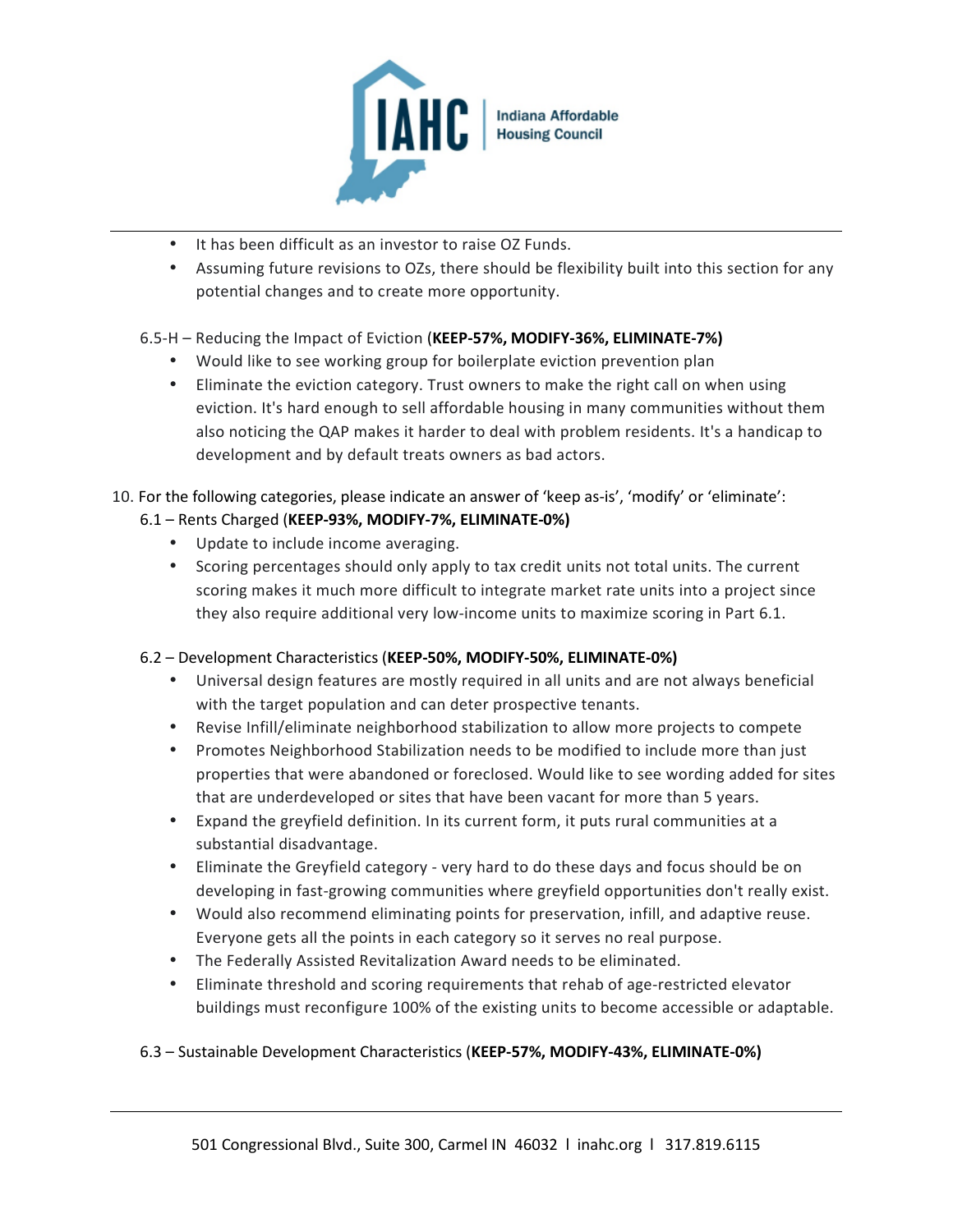

- Too much emphasis on higher income areas duplicative points in this area. Also do not allow points under transportation for UBER services. Most places have UBER and poor people can't afford to use it every day.
- Desirable sites 3-mile radius is too large and discourages development in more walkable locations.
- Eliminate opportunity & housing needs index points.

### 6.4 – Financing & Market (**KEEP-57%, MODIFY-43%, ELIMINATE-0%)**

- Reduce points in 6.4
- There are also financing and marketing categories that needs to be updated.
- Create a different scoring chart for leverage for rural and small city projects since they do not have access to CDBG and HOME funds like many urban areas do. Also, eliminate opportunity zone points because rural areas don't have nearly as many zones or the ones they do have are not in buildable/marketable areas.
- Leveraging Capital Resources should be updated. 10% or greater is very hard for rural or small city developments to achieve. Particularly if you can't take on the hard debt and with COVID being an issue, local municipalities may not have additional gap financing for these deals.
- I would love to see Leveraging Opportunity Zone and Non-IHCDA Rental Assistance Eliminated.
- Projects in many rural areas & small cities are unable to score points for non-IHCDA rental assistance since IHCDA administers the Housing Choice vouchers much of the state.

### 6.5 – Other (**KEEP-64%, MODIFY-36%, ELIMINATE-0%)**

• I would like to see the MBE/WBE category become a percentage of the total hard construction cost. Particularly in the GC and sub-contractor categories.

Keep all as is for the time being until more normalcy has returned and then maybe tweak these criteria.

### 11. What is one scoring/threshold/other item in the current QAP that you would most like to remove?

- I'd like to keep the two-year QAP
- Threshold Point Deductions this increases the aggravation factor in doing applications considerably. Just remove applications with more than five threshold errors from the round. The current system sets up a nit-picking negative dynamic. We all strive for accuracy. Even IHCDA staff make mistakes when reviewing applications and false threshold issues that are raised are acceptable. This is an odd dynamic to say the least. So, let's all be human and get on with it.